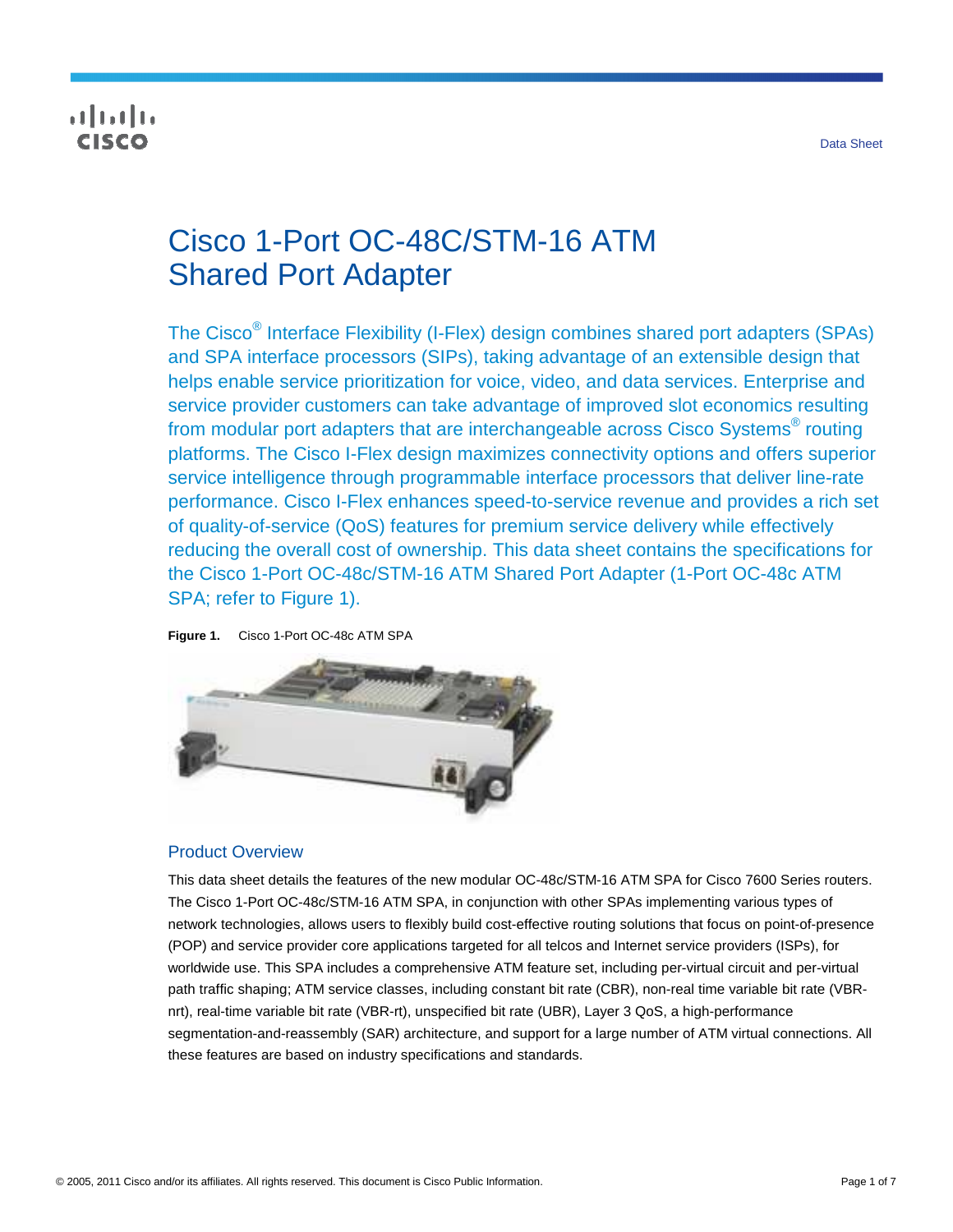The Cisco 1-Port OC-48c/STM-16 ATM SPA along with other ATM SPAs address the growing demand for improved ATM QoS features, combined with the advanced Layer 3 class-of-service (CoS) capabilities provided by various Cisco routers. Users now can provide robust QoS mechanisms for prioritization of traffic from traditional and high-speed LANs over an ATM network.

The Cisco 1-Port OC-48c/STM-16 ATM SPA can be inserted in the Cisco 7600 platform that supports various services such as:

- IPv4, IPv6, and Multiprotocol Label Switching (MPLS) hardware-assisted forwarding
- Enhanced security features such as extended access control lists (ACLs), Unicast Return Path Forwarding (uRPF), Internet Control Message Protocol (ICMP) rate limiting, and others
- Extensive QoS implementation based on either "classical" QoS (three type-of-service [ToS] bits), Differentiated Services (DiffServ [six differentiated services code point (DSCP) bits]), or MPLS (3 bits Experimental [EXP])
- Enhanced NetFlow, statistics, and billing data to allow service providers to generate different billing profiles for their customers
- MPLS VPN support that allows for Layer 3 VPN deployments and various related applications

The Cisco 1-Port OC-48c/STM-16 ATM SPA uses replaceable Small Form-Factor Pluggable (SFP) optical modules that allow customer flexibility in using different optical interfaces on the same SPA. It is hot-swappable and supports service-transparent online insertion and removal (OIR), allowing removal of the SPA without impacting the interface processor and other SPAs.

#### Applications

The Cisco ATM SPAs are designed for a wide range of network applications. The specific combination of ATM features and standards makes these SPAs ideal for service provider infrastructures.

#### Service Provider Infrastructures

The Cisco 1-Port OC-48c/STM-16 ATM SPA can be used in multiple applications, including (Figure 2):

- WAN core links
- Internet peering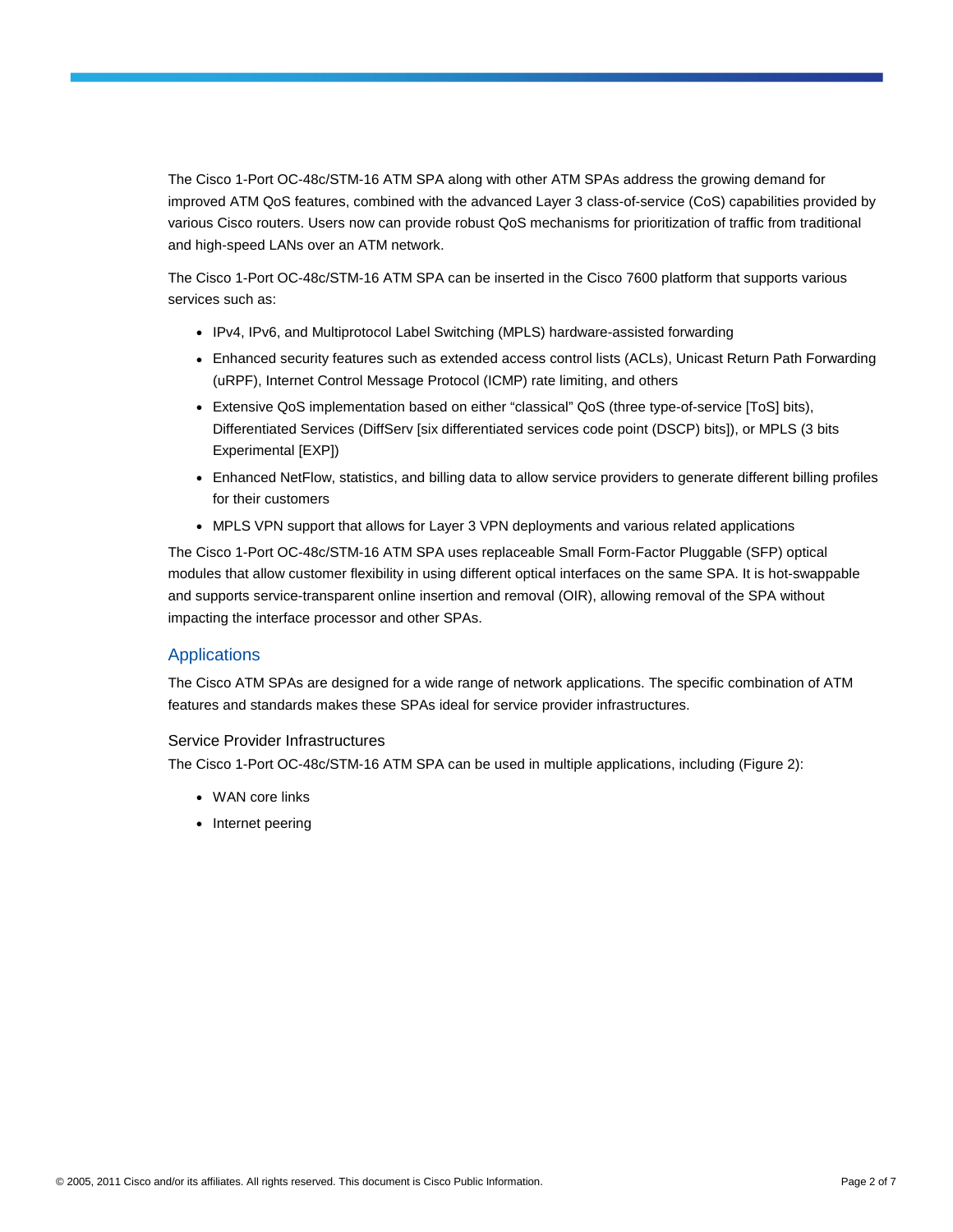

ATM deployment in service provider infrastructures has seen tremendous growth in recent years as well. This growth has been spurred for several reasons:

- ATM provides highly scalable bandwidth within SONET/SDH infrastructures.
- ATM is inherently a multiservice (data, voice, and video) technology.
- ATM is based on international standards.

The Cisco 1-Port OC-48c/STM-16 ATM SPA provides high-performance interconnectivity, metropolitan (metro), and intra-POP applications between service provider POPs for IP transport. This includes interconnecting multiservice edge to ATM core as well as ISP peering points. Through the support of ATM Forum specifications and IETF and ITU standards, the Cisco ATM SPAs can be deployed with any standards-based ATM switch, including the Cisco MGX® 8800 Series, Cisco MGX 8900 Series, Cisco BPX® 8600 Series, and Cisco IGX 8400 Series products.

The Cisco ATM SPAs in conjunction with the Cisco SIPs allow service providers to effectively manage the bandwidth at the edges and core of the network while implementing value-added Layer 3 QoS services such as Weighted Random Early Detection (WRED), policing, Low-Latency Queuing (LLQ), and Class-Based Weighted Fair Queuing (CBWFQ).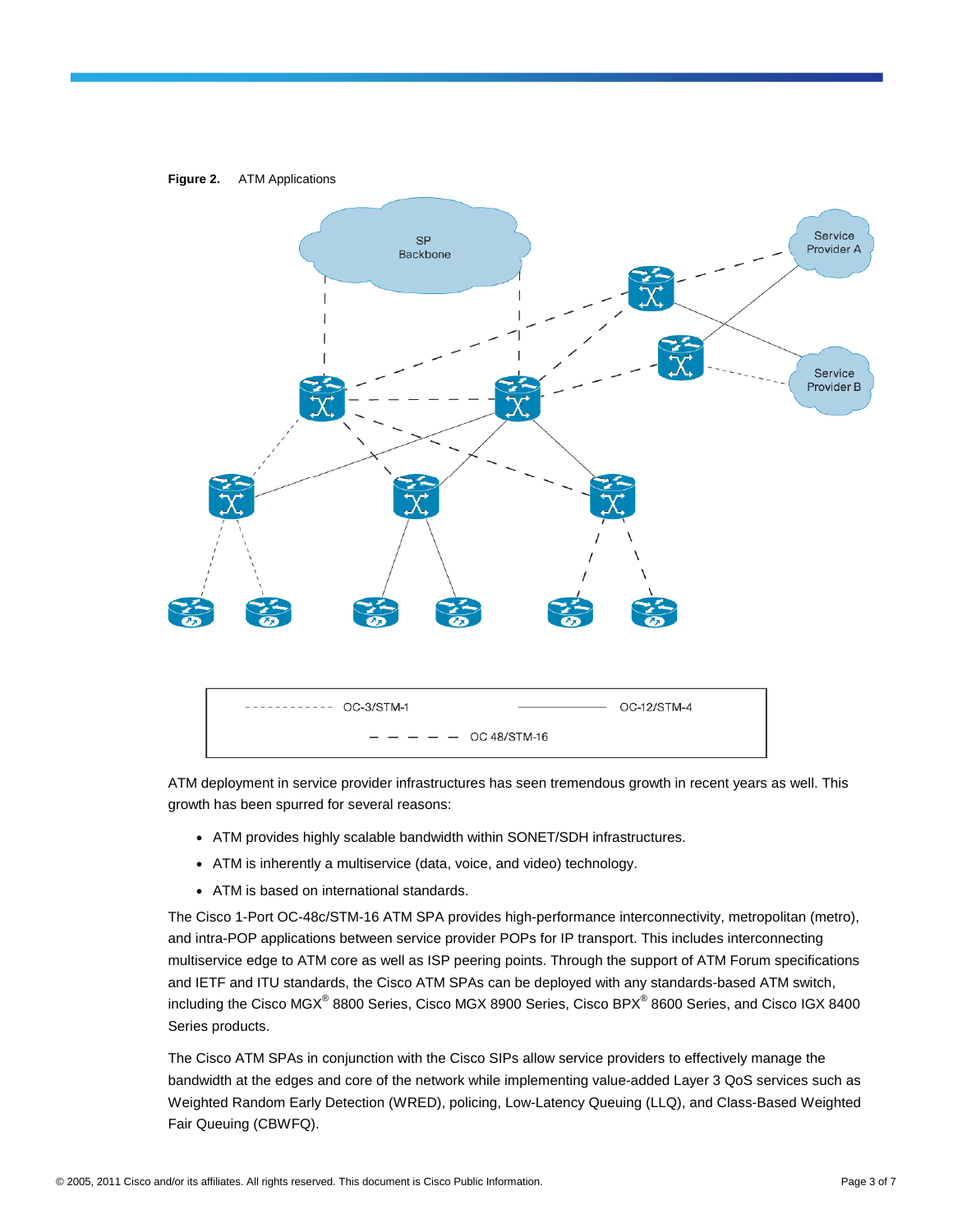#### Key Features and Benefits

The ATM SPAs offer many advantages, including support for the following features:

- The Cisco ATM SPAs support per-virtual circuit and per-virtual path shaping, including industry-leading minimum 1-kbps granularity, allowing flexibility and control over every virtual circuit and virtual path configured.
- IP QoS and Layer 3 QoS features The Cisco SIPs and ATM SPAs support per-virtual circuit IP QoS features that allow customers to apply advanced-queuing and bandwidth-management functions, including LLQ, WRED, and policing to individual virtual circuits to avoid congestion and delay. In addition, extended ACLs and distributed traffic shaping (dTS) are supported on a per-virtual circuit basis on both ingress and egress.
- IP/MPLS-to-ATM QoS mapping Also supported is IP-to-ATM QoS matching and setting of cell loss priority (CLP) bit and virtual circuit bundling, which allows customers to divide traffic on different virtual circuits, depending on the desired CoS.

#### Product Specifications

Table 1 gives specifications of the Cisco 1-Port OC-48c ATM SPA.

| Feature                                           | <b>Description</b>                                                                                                                                                                                                                                                                                                                                                                                                                                                                                                                                                                             |  |  |  |
|---------------------------------------------------|------------------------------------------------------------------------------------------------------------------------------------------------------------------------------------------------------------------------------------------------------------------------------------------------------------------------------------------------------------------------------------------------------------------------------------------------------------------------------------------------------------------------------------------------------------------------------------------------|--|--|--|
| <b>Product Compatibility</b>                      | Cisco Catalyst 6500 Series Switches<br>Cisco 7600 Series Routers                                                                                                                                                                                                                                                                                                                                                                                                                                                                                                                               |  |  |  |
| <b>Maximum Number of SPAs</b><br>per Carrier Card | 7600-SIP-400: 1                                                                                                                                                                                                                                                                                                                                                                                                                                                                                                                                                                                |  |  |  |
| Port Density per SPA                              | One port                                                                                                                                                                                                                                                                                                                                                                                                                                                                                                                                                                                       |  |  |  |
| <b>Physical Interface</b>                         | OC-48c/STM-16 Small Form-Factor Pluggable (SFP) optics module (refer to optical parameters that follow)<br>Visual status indicators (LEDs):<br>• SPA status LED<br>• Per-port LEDs                                                                                                                                                                                                                                                                                                                                                                                                             |  |  |  |
| <b>Protocols</b>                                  | • IETF RFC 2684 (updated RFC 1483) support for multiple protocol encapsulations over ATM<br>• ATM Forum User-Network Interface (UNI) 3.0, 3.1, and 4.0                                                                                                                                                                                                                                                                                                                                                                                                                                         |  |  |  |
| <b>Features and Functions</b>                     | $\bullet$ CBR<br>$\bullet$ VBR-nrt<br>$\bullet$ VBR-rt<br>$\bullet$ UBR<br>• ATM and IP CoS<br>• Per-virtual circuit and per-virtual path traffic shaping<br>• Per-virtual circuit and per-virtual path statistics<br>• F4 and F5 operation, administration, and maintenance (OAM) cell support<br>• Integrated Local Management Interface (ILMI) 1.0<br>• Layer 3 QoS - Policing, Class-Based Weighted Fair Queuing (CBWFQ), WRED, and LLQ<br>• Per-virtual circuit Layer 3 queuing<br>• 1 + 1 automatic protection switching (APS) (K1/K2 bytes)<br>Check the software releases for support. |  |  |  |

#### **Table 1.** Product Specifications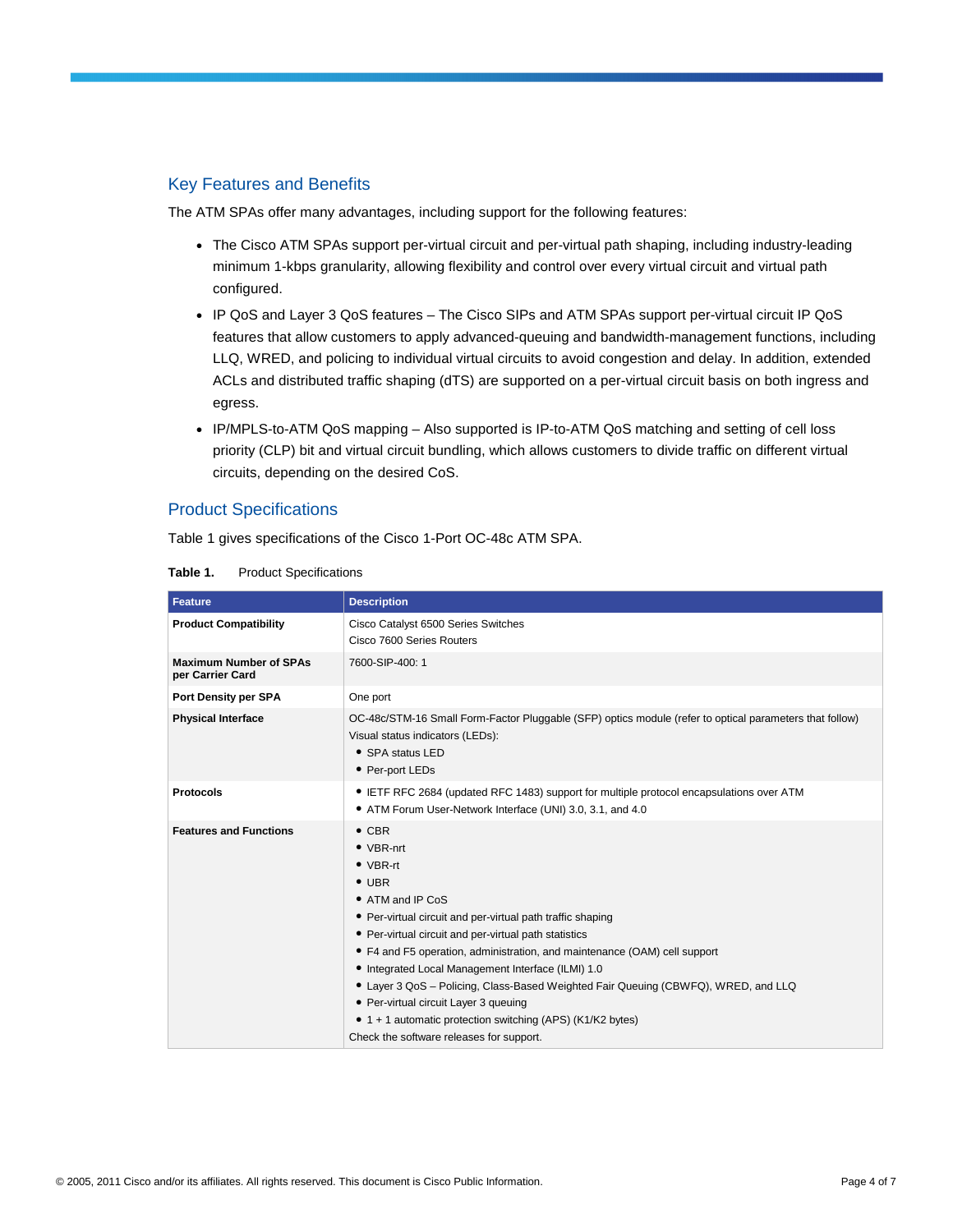| <b>Feature</b>                                                    | <b>Description</b>                                                                                                                                                                                                                                                                                                                                                                                                                                                                                                                                                                                                                                                                                                                                                                                                                                                                                                 |
|-------------------------------------------------------------------|--------------------------------------------------------------------------------------------------------------------------------------------------------------------------------------------------------------------------------------------------------------------------------------------------------------------------------------------------------------------------------------------------------------------------------------------------------------------------------------------------------------------------------------------------------------------------------------------------------------------------------------------------------------------------------------------------------------------------------------------------------------------------------------------------------------------------------------------------------------------------------------------------------------------|
| <b>SONET Errors, Alarms, and</b><br><b>Performance Monitoring</b> | • Signal failure bit error rate (SF-BER)<br>• Signal degrade bit error rate (SD-BER)<br>• Signal label payload construction (C2)<br>• Path trace byte (J1)<br>• Section<br>• Loss of signal (LOS)<br>• Loss of frame (LOF)<br>○ Error counts for B1<br>• Threshold crossing alarms (TCA) for B1<br>$\bullet$ Line<br>• Line alarm indication signal (LAIS)<br>• Line remote defect indication (LRDI)<br>• Line remote error indication (LREI)<br>○ Error counts for B2<br>∘ TCA for B2<br>$\bullet$ Path<br>• Path alarm indication signal (PAIS)<br>• Path remote defect indication (PRDI)<br>• Path remote error indication (PREI)<br>∘ Error counts for B3<br>∘ TCA for B3<br>• Loss of pointer (LOP)<br>• New pointer events (NEWPTR)<br>• Positive stuffing event (PSE)<br>• Negative stuffing event (NSE)<br>• Path unequipped indication signal (PUNEQ)<br>• Path payload mismatch indication signal (PPLM) |
| <b>SONET Synchronization</b>                                      | • Local (internal) timing (for inter-router connections over dark fiber or wavelength-division multiplexing<br>[WDM] equipment)<br>• Loop (line) timing (for connection to SONET/SDH equipment)                                                                                                                                                                                                                                                                                                                                                                                                                                                                                                                                                                                                                                                                                                                    |
| <b>MIBs</b>                                                       | • RFC 2558 MIB (SONET/SDH)<br>• RFC 2515 MIB (ATM)<br>$\bullet$ Sonet-Mib<br>• CISCO-SONET-MIB (rfc 2558)<br>$\bullet$ ATM-MIB (RFC2515)<br>$\bullet$ ATM-EXT-MIB<br>$\bullet$ CISCO-AAL5-MIB<br>• ATM-SOFT-PVC-MIB<br>• CCBQ (CISCO-Class-Based-QOS-MIB) MIB support                                                                                                                                                                                                                                                                                                                                                                                                                                                                                                                                                                                                                                              |
| <b>Network Management</b>                                         | Simple Network Management Protocol (SNMP)                                                                                                                                                                                                                                                                                                                                                                                                                                                                                                                                                                                                                                                                                                                                                                                                                                                                          |
| <b>Reliability and Availability</b>                               | • Online insertion and removal (OIR)<br>• Field-replaceable SFP optical modules<br>• 1 + 1 SONET APS and SDH Linear Multiplexer Section Protection (MSP) protocols<br>• Single SPA software reset                                                                                                                                                                                                                                                                                                                                                                                                                                                                                                                                                                                                                                                                                                                  |
| <b>Physical Specifications</b>                                    | • Weight: 1.27 lb (0.57 kg)<br>• Height: 1.56 in. (3.96 cm) (double height)<br>• Width: 6.75 in. (17.15 cm)<br>• Depth: 7.28 in. (18.49 cm)                                                                                                                                                                                                                                                                                                                                                                                                                                                                                                                                                                                                                                                                                                                                                                        |
| <b>Power (without Optics)</b>                                     | 1 port = $37.1$ watts maximum                                                                                                                                                                                                                                                                                                                                                                                                                                                                                                                                                                                                                                                                                                                                                                                                                                                                                      |
| <b>Environmental Specifications</b>                               | • Operating temperature: 41 to 104°F or 5 to 40°C<br>• Storage temperature: -38 to 150°F or -40 to 70°C<br>• Operating humidity: 5 to 85% relative humidity<br>• Storage humidity: 5 to 95% relative humidity                                                                                                                                                                                                                                                                                                                                                                                                                                                                                                                                                                                                                                                                                                      |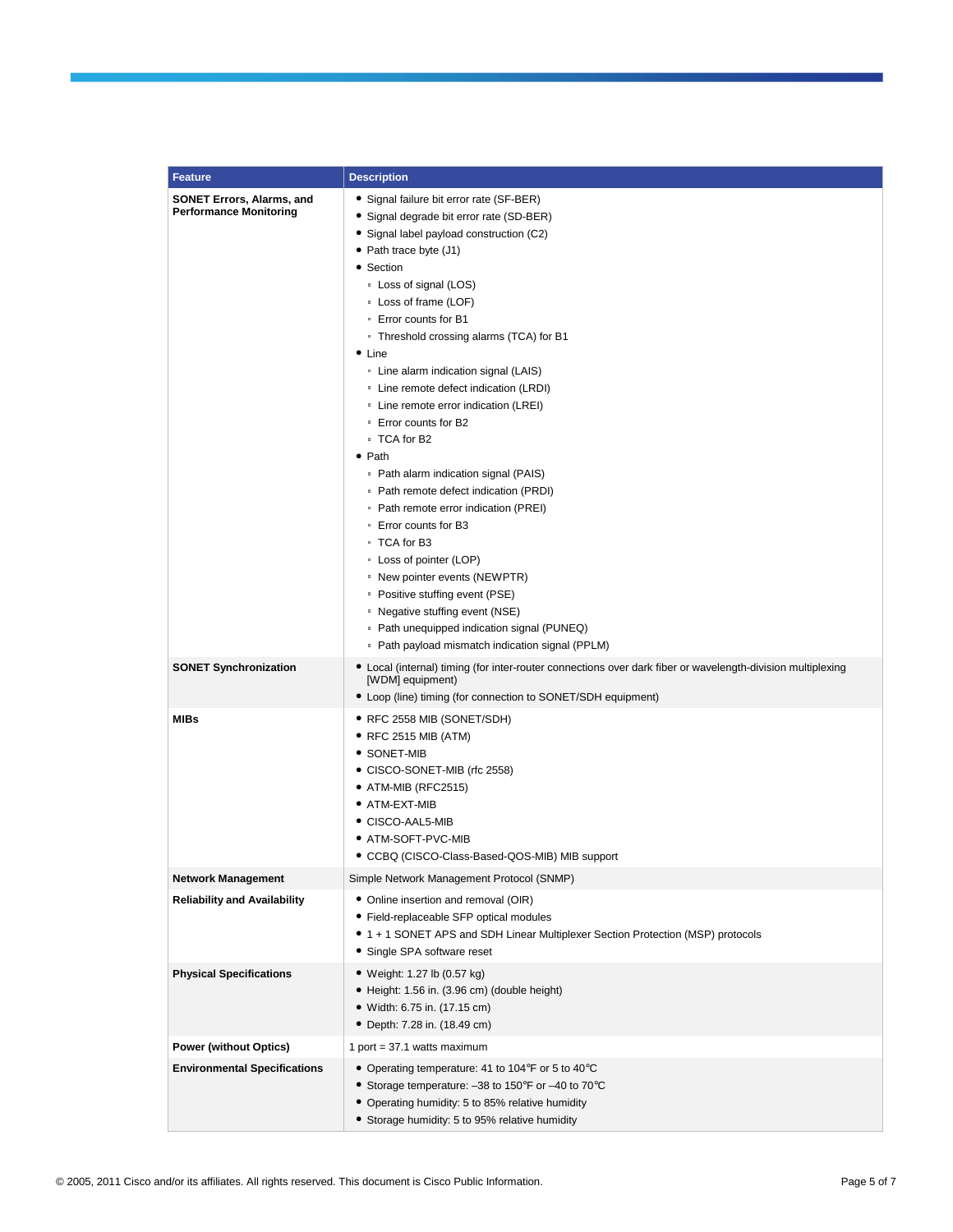| <b>Feature</b>                                   | <b>Description</b>                                                                                       |  |  |  |
|--------------------------------------------------|----------------------------------------------------------------------------------------------------------|--|--|--|
| <b>Compliance and</b><br><b>Agency Approvals</b> | Safety                                                                                                   |  |  |  |
|                                                  | • UL 60950                                                                                               |  |  |  |
|                                                  | • CSA 22.2-No.60950                                                                                      |  |  |  |
|                                                  | • EN60950                                                                                                |  |  |  |
|                                                  | • IEC 60950 CB Scheme                                                                                    |  |  |  |
|                                                  | • ACA TS001                                                                                              |  |  |  |
|                                                  | • AS/NZS 3260                                                                                            |  |  |  |
|                                                  | • EN60825\IEC60825 laser safety (SR, IR-Class 1) (VSR-Class 1M)1                                         |  |  |  |
|                                                  | • 21 CFR 1040 - FDA Code of Federal Regulations (USA) laser safety (SR, IR-Class 1) (VSR-Class 1M) 1     |  |  |  |
|                                                  | <b>EMC</b>                                                                                               |  |  |  |
|                                                  | • FCC Part 15 (CFR 47)                                                                                   |  |  |  |
|                                                  | • ICES 003                                                                                               |  |  |  |
|                                                  | • EN55022                                                                                                |  |  |  |
|                                                  | $\bullet$ CISPR 22                                                                                       |  |  |  |
|                                                  | • AS/NZS CISPR                                                                                           |  |  |  |
|                                                  | $\bullet$ VCCI                                                                                           |  |  |  |
|                                                  | $\bullet$ EN55024                                                                                        |  |  |  |
|                                                  | • EN50082-1                                                                                              |  |  |  |
|                                                  | • EN61000-6-1                                                                                            |  |  |  |
|                                                  | • EN61000-3-2                                                                                            |  |  |  |
|                                                  | • EN61000-3-3                                                                                            |  |  |  |
|                                                  | SONET/SDH                                                                                                |  |  |  |
|                                                  | • Telcordia (Bellcore GR-253 as applicable)                                                              |  |  |  |
|                                                  | • ITU-T G.957 as applicable                                                                              |  |  |  |
|                                                  | • ITU-T G.958 as applicable                                                                              |  |  |  |
|                                                  | • ANSI T1.105 as applicable                                                                              |  |  |  |
|                                                  | Network Equipment Building System (NEBS):                                                                |  |  |  |
|                                                  | This product is designed to meet the following requirements (official qualification may be in progress): |  |  |  |
|                                                  | • SR-3580 – NEBS: criteria levels (Level 3 compliant)                                                    |  |  |  |
|                                                  | • GR-63-Core - NEBS: physical protection                                                                 |  |  |  |
|                                                  | • GR-1089-Core – NEBS: EMC and safety                                                                    |  |  |  |
|                                                  | European Telecommunications Standard Institute (ETSI):                                                   |  |  |  |
|                                                  | • EN300 386                                                                                              |  |  |  |
|                                                  | • ETS 300 019 Storage Class 1.1                                                                          |  |  |  |
|                                                  | • ETS 300 019 Transportation Class 2.3                                                                   |  |  |  |
|                                                  | • ETS 300 019 Stationary Use Class 3.1                                                                   |  |  |  |

| Table 2. | <b>Optical Specifications</b> |
|----------|-------------------------------|
|----------|-------------------------------|

| <b>SFP Optics</b>                       | <b>Transmit</b><br><b>Power</b>                           | <b>Maximum</b><br>Power to<br>Receiver, dBm | <b>Receiver</b><br>Sensitivity,<br><b>dBm</b> | Power<br>Budget, dB | <b>Receiver</b><br><b>Operating</b><br>Wavelength | <b>Nominal Distance</b><br><b>Between Stations</b> |
|-----------------------------------------|-----------------------------------------------------------|---------------------------------------------|-----------------------------------------------|---------------------|---------------------------------------------------|----------------------------------------------------|
| Single-Mode Short Reach<br>(SR)         | $-10$ dBm<br>minimum to $-3$<br>dBm maximum<br>at 1310 nm | $-3$                                        | $-18$                                         |                     | 1290-1565 nm                                      | Up to $1.2$ mi $(2 \text{ km})$                    |
| Single-Mode Intermediate<br>Reach (IR1) | $-5$ dBm<br>minimum to 0<br>dBm maximum<br>at 1310 nm     | $\mathbf 0$                                 | $-18$                                         | 12                  | 1290-1565 nm                                      | Up to $9 \text{ mi}$ (15 km)                       |